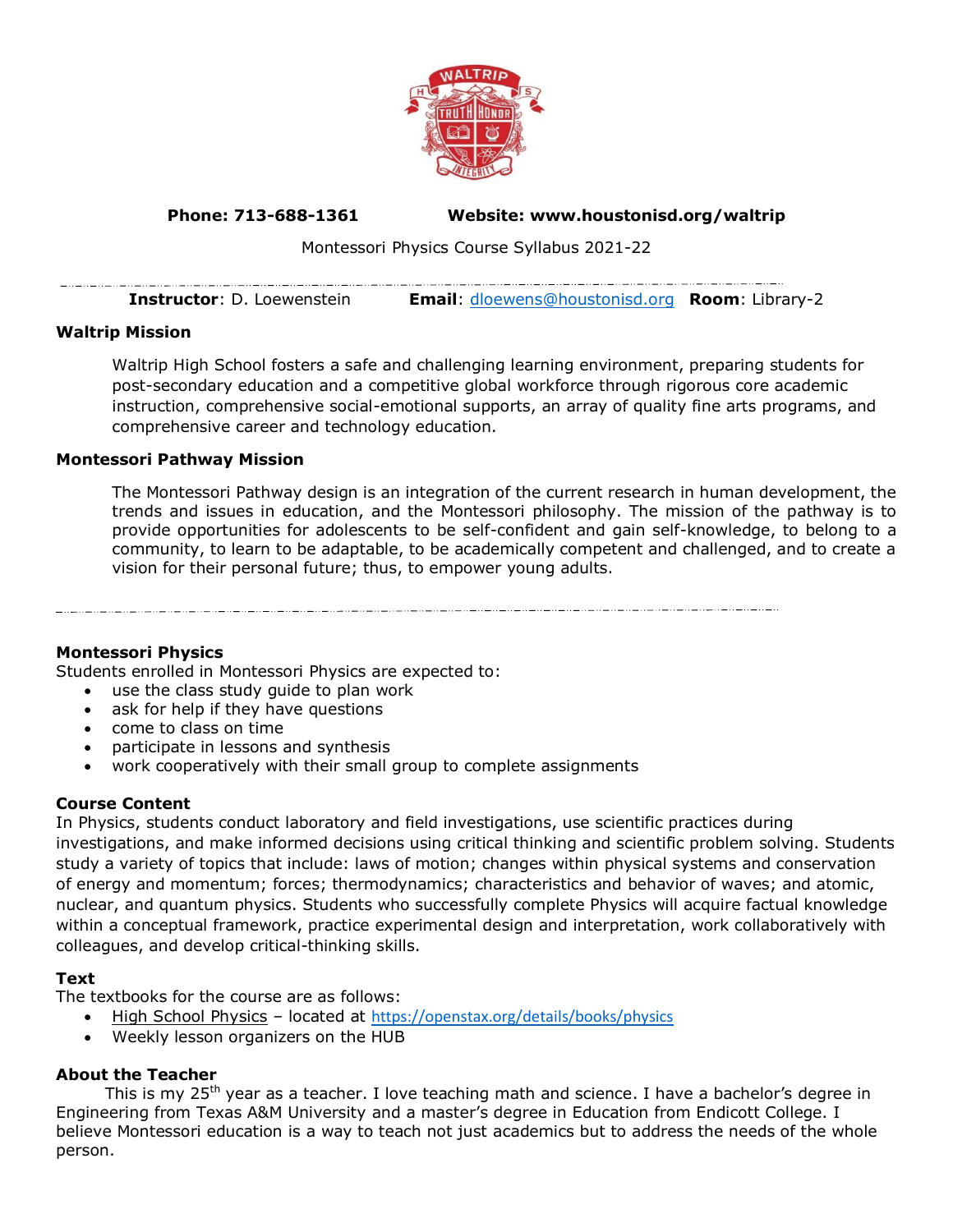## **Ongoing Objectives**

- By the end of this course, the student will have mastered the reading, writing, speaking, and listening skills as written in the Texas Essential Knowledge and Skills for Physics.
- Students will conduct laboratory and field investigations using safe, environmentally appropriate, and ethical practices.
- Student will use scientific practices and equipment during laboratory and field investigations.
- Students will use critical thinking, scientific reasoning, and problem solving to make informed decisions within and outside the classroom.

## **Grading Scale**

Grades are based on points earned on tests, quizzes, problems sets. Each category is weighted as follows: *Lessons/Class engagement – 20%.* 

- Students earn points in this category by participating in weekly lessons. Lessons will be posted on the HUB for viewing on Monday.
- Students earn points in the category by completing the weekly synthesis posted on the HUB. *Exams/projects- 30%*
- Students earn points in this category by completing the assessments and projects located on the HUB under Plans.

*Classwork/group work – 50%*

• Students earn points in the category by completing the weekly assignments posted on the HUB. Individual work will be completed on the class OneNote Notebook and group work will be completed on the HUB.

**A =** 90%- 100% **B =** 80% - 89% **C =** 75% - 79% **D=** 70% - 74% **F=** 69% & below

## **Class Schedule**

Students will attend class each day the class meets. On Mondays we will review the weekly lesson and go over the weekly expectations. On Wednesday/Friday we will meet to go over guided practice and then students will be responsible for completing assignments on their own. \

### **Attendance and Participation**

Attendance and participation are required; it is difficult to learn the content if you are not present in class. You class participation and attendance can be a deciding factor if your class average straddles two grades.

### **Make-Up Work**

- 1. It is the student's responsibility to obtain and make up work missed due to excused absences.
- 2. Make-up work is due one day after the student returns to school following an absence: If you miss school on Monday but return to school on Tuesday then your work is due Wednesday. If you are in school Monday but miss Monday's class, your work is still due on Monday; come see me before you leave early.

# **Retake Policy**

- 1. You are permitted a maximum of **2** retakes for exams only.
- 2. The highest grade between the original and the retake is counted.
- 3. Semester Exams are not eligible for retake.

### **Handing in Assignments/Late Work**

1. Always turn in your assignments to receive feedback.

2. All assignments are due **ON TIME**. Late assignments receive a maximum score of **90%** and are not permitted for extra credit points or retake/correction points.

### **Daily Required Materials (provided)**

1. laptop 2. Pencil/pen